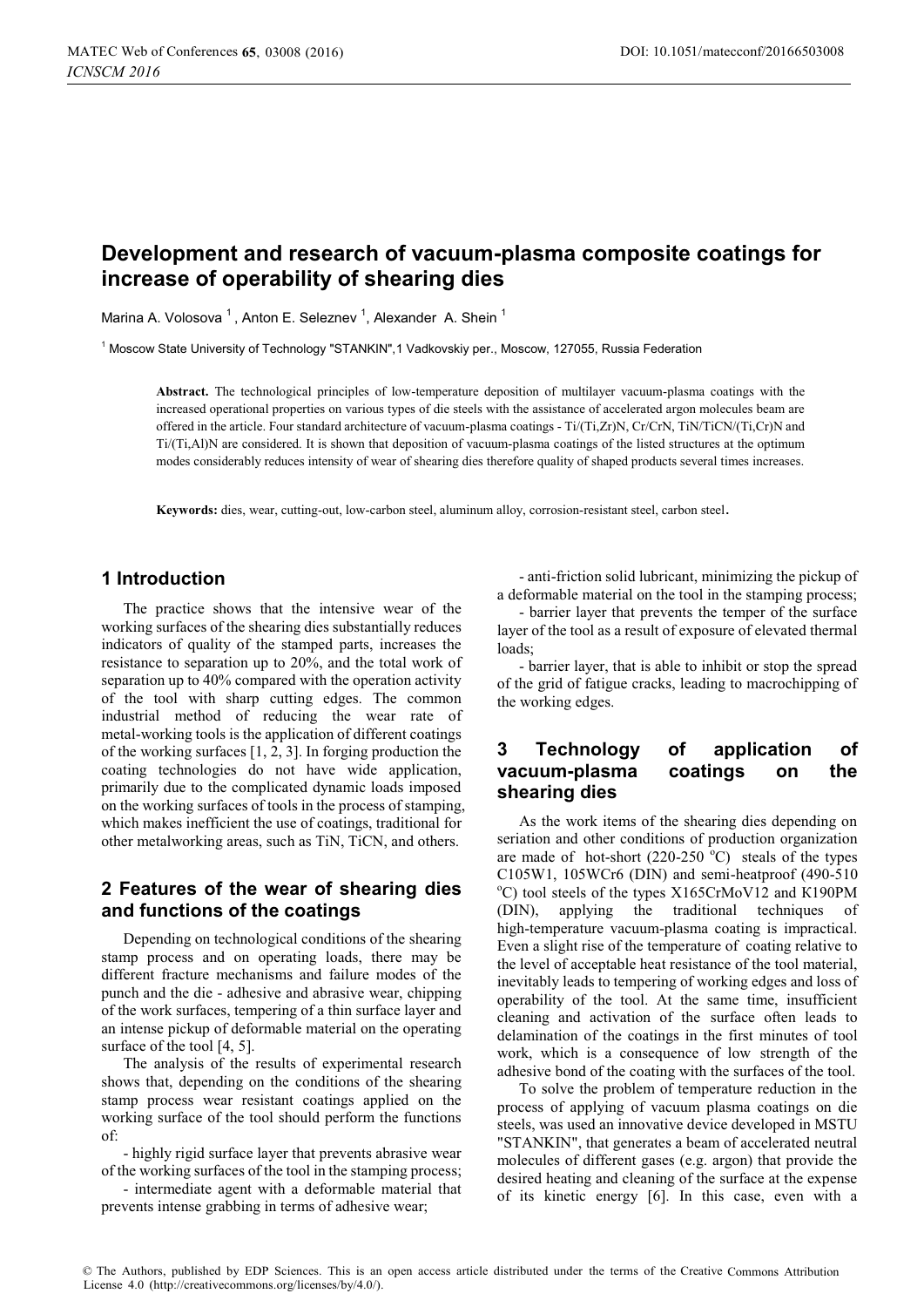significant decline in the value of the negative potential or even without it, it's possible to provide the necessary cleaning and activation of the surface. The heating temperature of the surface of the samples does not exceed 180 °C, that ensures the ability of continuous etching of the surface of the substrate without tempering or warpage of the working edge of the tool.

The plasma, consisting of neutral molecules of different gases, uniformly distributes over the surface of a tool of any geometrical shape and provides uniform cleaning within the line of sight of all complex-shaped surfaces.



**Figure 1.** The design of the source of fast neutral molecules beam.

Fig. 1 demonstrates a scheme of the device. It comprises a cylindrical hollow cathode 1 with a diameter of 12 cm and length 8 cm, covered on one side with a grid 2 in the form of a disc 2 mm thick with 1224 holes with a diameter of 2 mm, and on the other side with the disk 3 with a central hole with a diameter of 8 mm.



**Figure 2.** The experimental unit for applying wear-resistant coatings on the tool.

Through this hole the cathode cavity communicates with a hollow anode 4 with a diameter of 2 cm and a length of 4 mm. Hollow cathode 1 is installed in the center of the end flange 5 of the vacuum chamber with a diameter of 26 cm and a length of 30 cm, pumped by a diffusion pump

with liquid nitrogen trap. The gas is fed into the hollow anode 4, through a hole with a diameter of 8 mm, it flows into the hollow cathode 1 and then through the cathode grid 2 is fed into the vacuum chamber. At a sufficient flow rate of the gas the pressure inside the hollow anode 4 exceeds the pressure in hollow cathode 1 and the camera by a decade. Cathode 1, anode 4 and the chamber are made of non-magnetic stainless steel and are insulated from each other.

The discharge between the anode and the cathode is supported by the rectifier 6 with a voltage of 1.5 kV and the source 7 allows to change the potential of the cathode  $\varphi$  relative to the camera from 1 kV to + 1 kV. Two solenoids, covering the end flanges of the camera, create axial magnetic field with intensity up to 500 Oе, homogeneous throughout the volume of the hollow cathode and chamber, and an optical window in the center of the opposite flange of the camera allows to see the glow of the discharge inside the cathode through the grid.

At the ignition of the discharge, the cathode 1 is filled with sufficiently uniform glow of plasma 8, and in its central hole there is a brighter glow of the anode plasma 9 of double electrostatic layer 10 that penetrates into the cathode 1 from the hollow anode 4.

A part of ions 13 accelerated in the layer 12 penetrate into the chamber through the holes of the grid 2, and this leads to an increase of the potential of the space inside it. As a result of interaction of ions 13 and 14 with the chamber walls and the grid 2 appear secondary electrons 15. They are captured in an electrostatic trap of the space charge of the ions and compensate this charge, making multiple oscillations in the trap. Occurs the synthesis of the quasi-neutral plasma 16 separated from the chamber wall 5 by a layer of positive space charge 17.

On the base of the study of properties of existing promising thin-film coatings and experience in their use, were offered four different variants of wear-resistant coatings that enhance the operability of the working elements of the shear dies and the quality of fabricated parts for various character of existing loads and wear mechanisms:

1) Ti/(Ti,Zr)N coating - enhances the operability of the tool in the simultaneous occurrence of adhesive and abrasive wear. The outer layer of nitride (Ti,Zr)N increases the microhardness of the working surfaces of the tool (up to 28 hPA) and has a high resistance to molecular grabbing with the majority of processed materials. The introduction of a sublayer of titanium enhances the strength of the adhesive bond between the outer layer and the instrumental material by reducing the difference of their physical, mechanical and thermal properties, leading to the formation of large residual stresses in the coating.

2) Cr/CrN coating - enhances the performance of the tool in terms of adhesion wear and intense pickup of workpiece material on the working surface of the tool. The outer layer based on nitride CrN simultaneously increases anti-friction properties (decreasing coefficient of friction in 2 times) and increases the microhardness of the working surfaces of the tool up to 14 hPA.

3) TiN/TiCN/(Ti,Cr)N coating - enhances the operability of the tool in terms of brittle fracture (chipping) of working edges and abrasive wear. This coating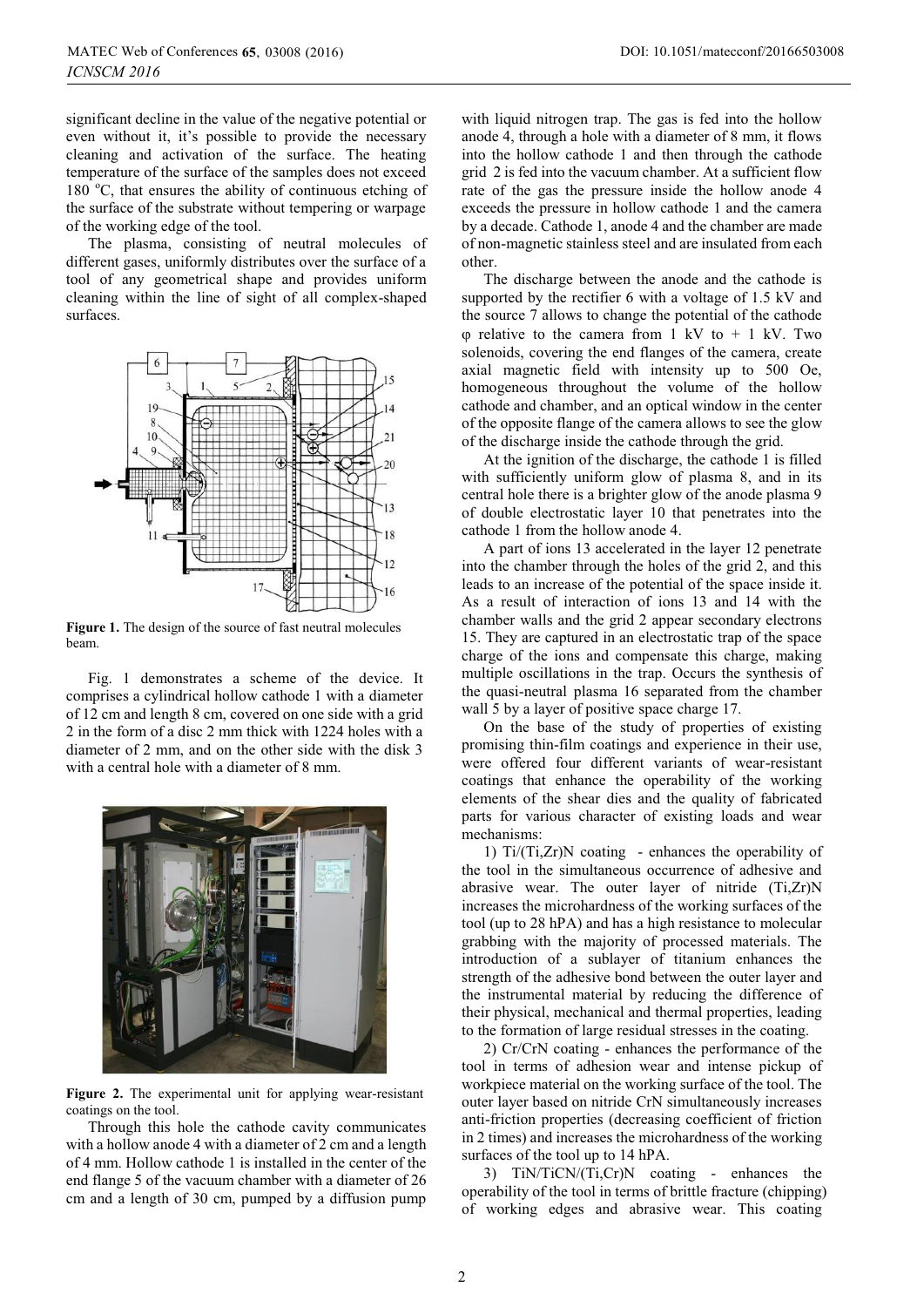effectively inhibits the development of cracks as it consists of three alternating layers of variable hardness, significantly increases the cracking resistance and fracture toughness of the composition "coating-tool". The outer coating layer consisting of a nitride (Ti,Cr)N, increases the microhardness of the working surfaces of the tool up to 24 hPA.

4) Ti/(Ti,Al)N coating - enhances the operability of the tool in terms of frequent overheating of cutting edges and/or intensive abrasive wear. A distinctive feature of nitride (Ti,Al)N in addition to its increased microhardness (up to 37 hPA) is a high temperature resistance and the formation on the surface of a dense amorphous Al2O3 layer during heating, that serves as a kind of thermal barrier that protects the surface layers of the tool from the effects of thermal stress, which often occurs during the pressing of corrosion resistant steels and other hard materials.

## **4 Research of operability of the shearing dies with various vacuum-plasma coatings**

The experiments simulated the different wear mechanisms, typical for the real operating conditions of the shearing dies. For this purpose were made four groups of punches and dies of different shapes and sizes made of steel X165CrMoV12, which in accordance with the developed technological principles were coated with vacuum-plasma coatings of different composition.

The tests of punching tools with coatings applied at different technological modes were carried out at cutting and punching of products of various sizes:

- coating Ti/(Ti,Zr)N - when punching holes in low-carbon steel DC04G1 (DIN) 4 mm thick in the simultaneous occurrence of adhesive and abrasive wear;

- coating Cr/CrN – when cutting the outer contour of parts ("leverage" type) in aluminum alloy G-AlMg5 (DIN) 4 mm thick in the conditions of adhesion of intensive wear and pickup of the material of the workpiece on the working surface of the tool;

- coating in TiN/TiCN/(Ti,Cr)N - when punching the outer contour of parts ("star" type) in high-carbon steel C 80W2 (DIN) 4 mm thick in terms of heavy chipping and abrasive wear of the working surfaces of the tool;

- coating in Ti/(Ti,Al)N - when cutting holes in corrosion-resistant steel X10CrNiTi18-9 (DIN) 4 mm thick in terms of frequent overheating and, as a consequence, tempering of working edges.



**Figure 3.** The dependence of the butt  $f_m$  and side  $f_6$  wear of the punch when punching holes in the material DC04G1 on the number of stamped details.

Fig. 3 shows fragments of experimental studies of dependence of the wear of the punch with different coatings on the number of stamped parts made of steel DC04G1. The results of experiments conducted on the samples of aluminum alloy G-AlMg5, which has the most intense burr-formation, also showed a significant effect from the use of proposed coatings.



**Figure 4.** The dependence of size of the holes in the material X10CrNiTi18-9 on the number.

Fig. 4 shows the change of the size of the hole, punched in steel X10CrNiTi18-9, depending on the number of stamped parts. It is noticeable that at the time of punching of 20 thousand holes, the application of the proposed coating allows to halve the deviation of the size of the hole.

### **5 Conclusion**

To ensure the ability of the application of high quality coatings on hot-short steels and semi-heatproof shear die steels can be used the proposed technological principles<br>of low-temperature deposition of multilayer of low-temperature deposition of multilayer vacuum-plasma coatings in the mode of assisting with the beam of accelerated molecules of argon. It is proposed to use four typical variants of architecture of vacuum-plasma coatings - Ti/(Ti,Zr)N, Cr/CrN, TiN/TiCN/(Ti,Cr)N and Ti/(Ti,Al)N.

On the basis of processing of the results of operational tests was established the fact that the application of a vacuum plasma coating under optimal conditions reduces the wear rate of the shearing dies more than in 2.5 times;